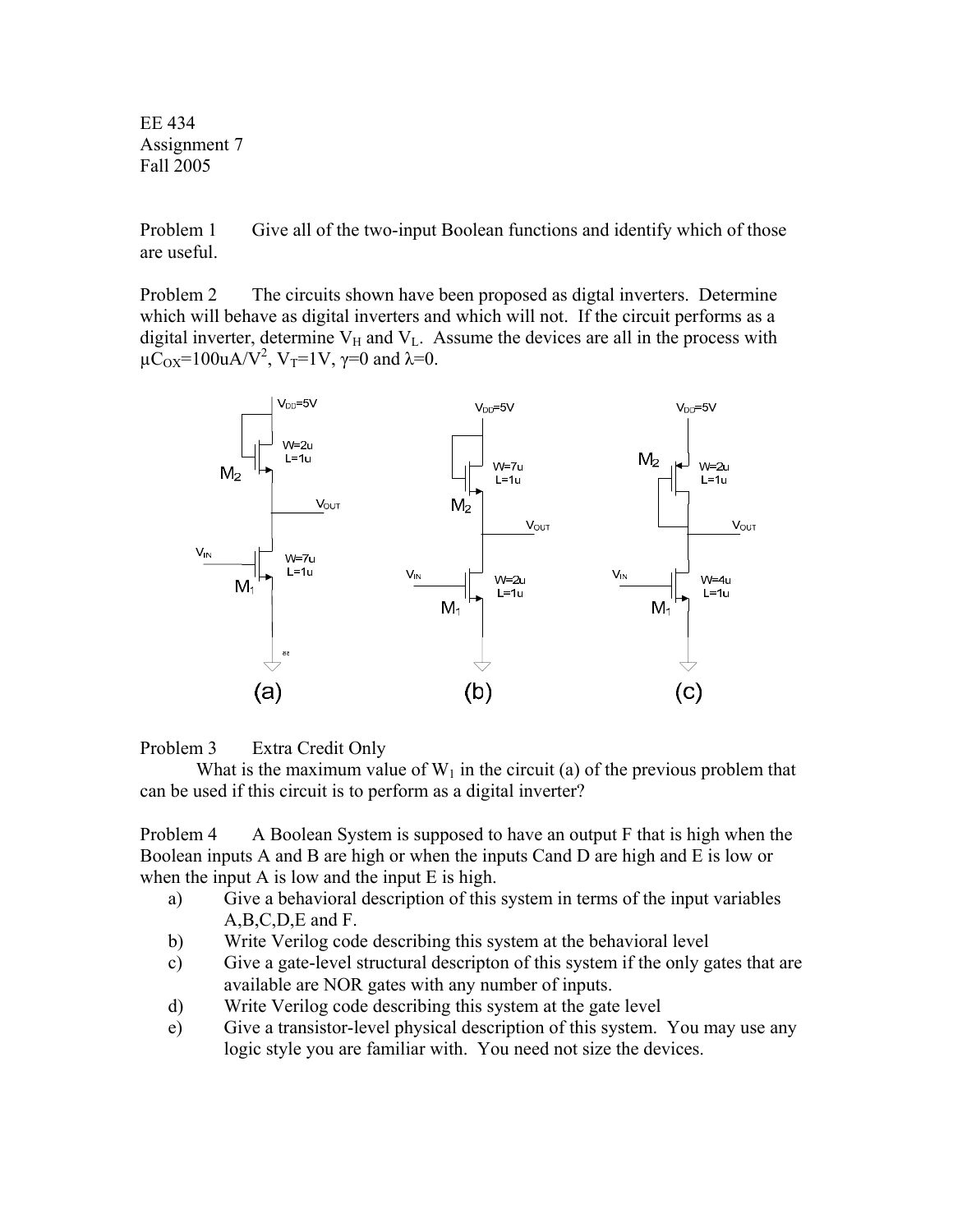Problem 5 Determine the trip-point,  $V_H$ , and  $V_L$  of the inverter under the following scenarios and comment on how device dimensions affect these key points.

- a)  $W_1=0.6u$ ,  $W_2=1.8u$ .  $L_1=0.6u$ ,  $L_2=0.6u$
- b)  $W_1=3u$ ,  $W_2=9u$ .  $L_1=3u$ ,  $L_2=3u$
- c)  $W_1=0.6u$ ,  $W_2=0.6u$ .  $L_1=0.6u$ ,  $L_2=0.6u$
- d) W<sub>1</sub>=0.6u, W<sub>2</sub>=0.6u. L<sub>1</sub>=0.6u, L<sub>2</sub>=6u

Assume  $\mu_n C_{OX} = 100uA/V^2$ ,  $V_{Tn} = 1V$ ,  $V_{Tp} = -1V$ ,  $\mu_n/\mu_p = 3$ ,  $\gamma = 0$  and  $\lambda = 0$ .



Problem 6 A switch-level model of an inverter is shown where the resistors  $R_{PU}$  and  $R_{PD}$  are the "Pull-up" and "Pull-down" resistors,  $C_{IN}$  is the input capacitance to the inverter, and where the notation  $\widehat{\mathsf{X}}^{[m]}$  indicates a quantized value of the quantity X, quantized to the m-bit level. Thus  $\widehat{V}_{\text{IN}}^{[1]}$  is a 1-bit (i.e. two-level) quantization of  $V_{\text{IN}}$  and is thus a Boolean variable. Assume the quantization level if  $V_{TRIP}$ .<br>Find the switch-level model of the inverters described in Problem 5 if

- $C_{OX} = 2fF/\mu^2$
- b) Determine  $t_{\text{HL}}$  and  $t_{\text{LH}}$  for the inverters in Problem 5 the inverter drives an identical structure
- c) Comment on how the device sizing affects the propagation delay of an inverter.

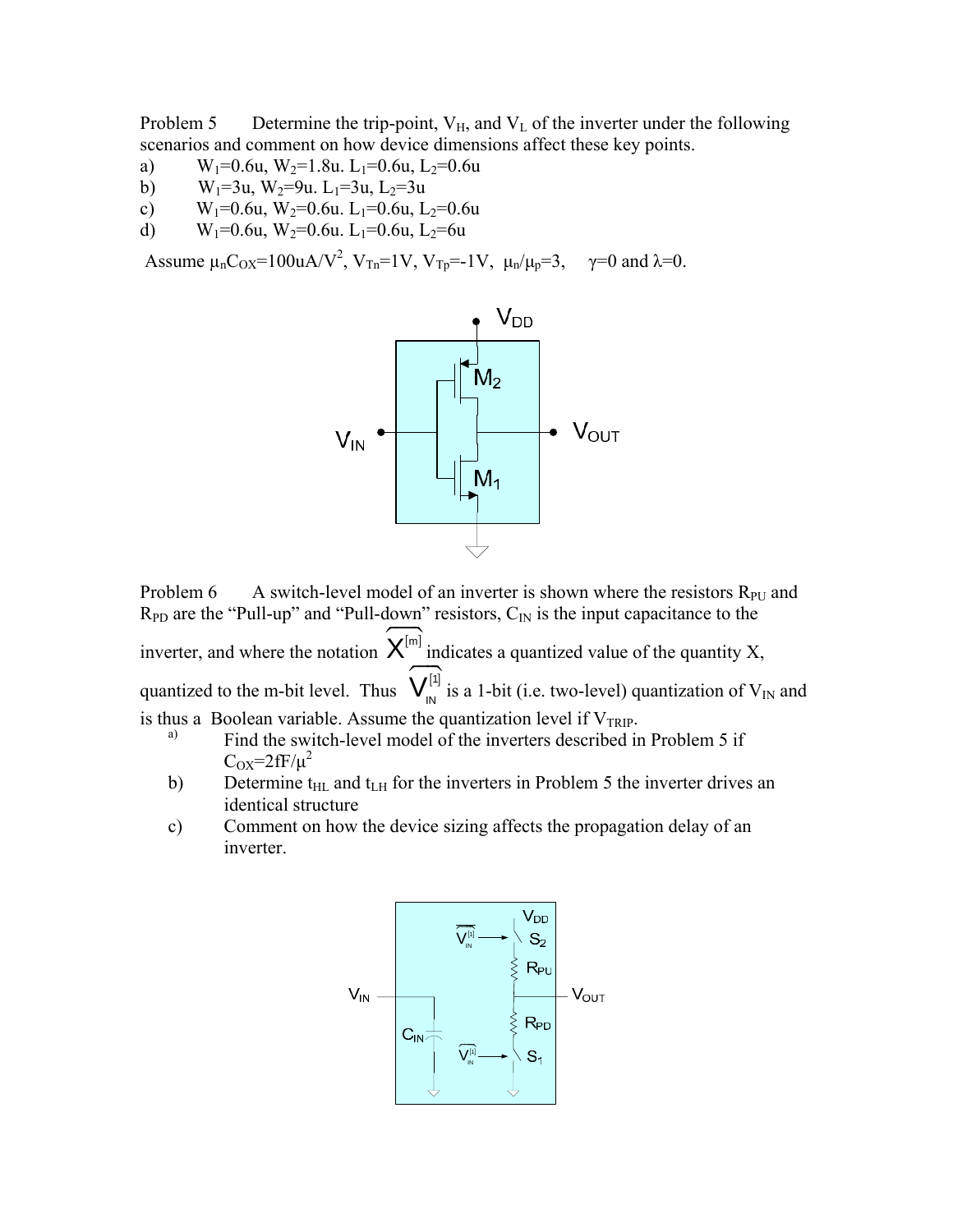## Problem 7 Extra Credit Only

A 5-transistor memory cell is loaded with  $X_D$  when  $\varphi$  is high and holds the value of  $X_D$  when  $\varphi$  is low. Assume  $M_1$ ,  $M_2$ ,  $M_3$  and  $M_4$  all have  $W=1\mu$  and  $L=2\mu$  and the length of  $M_5$  is  $1\mu$ . If a high Boolean signal is 5V and a low Boolean signal is 0V, determine the minimum value of  $W_5$  needed to guarantee that the value of  $X_D$  can be written into the memory cell.<br> $V_{DD} = 5V$ 



## Problem 8

 A static CMOS inverter with Wn=Wp=2u and Ln=Lp=1u designed in a 0.5u CMOS process is driving a 1pF load. Determine  $t_{HL}$  and  $t_{LH}$  for the output of this inverter.

## Problem 9

 A poly interconnect that is 2u wide and 50u long is used to connect a low impedance signal to a 500fF load. Assume the capacitance density of this poly layer is  $.5\text{fF/u}^2$  and the sheet resistance of the poly is 20 ohms/square.

a) If this interconnect is modeled by the series connection of 4 T-connected segments shown, determine the value of the resistors  $R_T$  and the capacitor  $C_T$  in each of these segments.



- b) Determine the Elmore delay associated with this interconnect model
- c) Compare the Elmore delay with that obtained with a Spice simulation